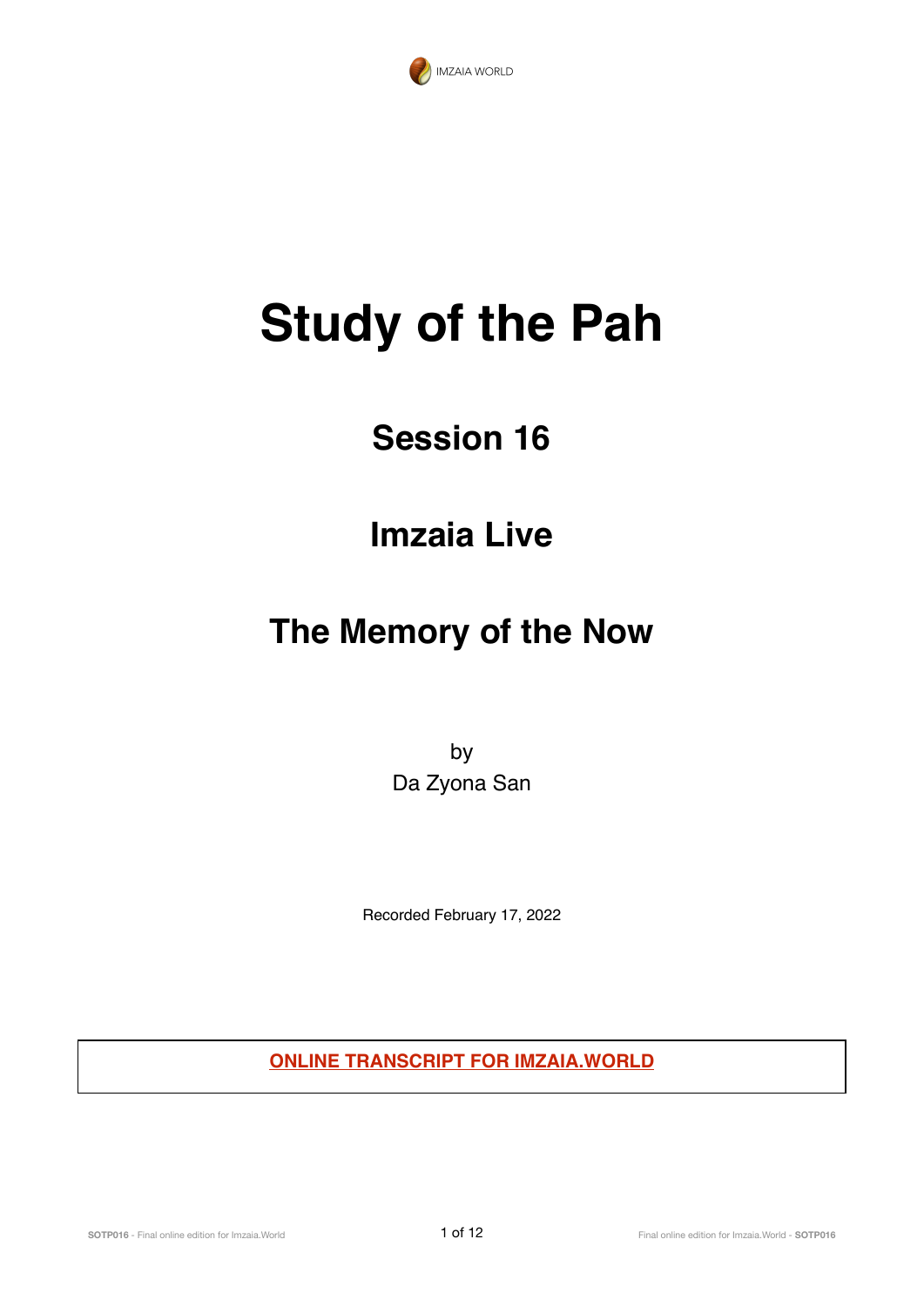

**Da Pah Kwan Yin San**: Da Pahdasan'ka Barak Solarys San o Da Pahdasan Kalynda San o Da Akeyan'shi, honoleia. I am Da Pah Kwan Yin San and I am very, very pleased to be spending the next hour to an hour and a half with you all here tonight in some fashion or another. Because obviously I won't be here for very long tonight as many of you already know from our invitation because our guest speaker for tonight's class is Da Zyona San.

Now, it has been quite a while, hasn't it Pahdasan'ka?

#### **Da Pahdasan'ka Barak Solarys San**: Long time indeed.

**Da Pah Kwan Yin San**: Yes … since Zyona has been here with all of us. Of course publicly. I believe that over the years there have been visits and recordings of her work that still have to be released in the Study of The Pah. But for most people out there at the moment, it has been quite a number of years.

Either way I am very appreciative of all of you spending time here with us today, tonight, wherever you are. I see that we have people from Canada, from the United States, all over Europe, the Netherlands, Belgium, Germany, Sweden, and various other countries, Portugal. I see South Africa, I see Australia and various other countries. And the people continue to drop in, so hello to you all. It is wonderful that you are all here with us tonight.

As you all know this is a continuation of a previous class which I started back in 2021, in March of 2021, that is called 'Remembering the Rivers of San'. If you have not yet seen this class, there is not much you can do about it in the live broadcast of course, but if you are watching this afterwards, you could go and check out that class. It is not necessary to understand the information that is going to be shared here tonight, but it is always interesting.

Alright, that being said, I think it is time for me to make the switch and to bring Da Zyona San in for her presentation. While that happens we are going to be listening to some live guitar music by Da Pahdasan'ka Barak Solarys San.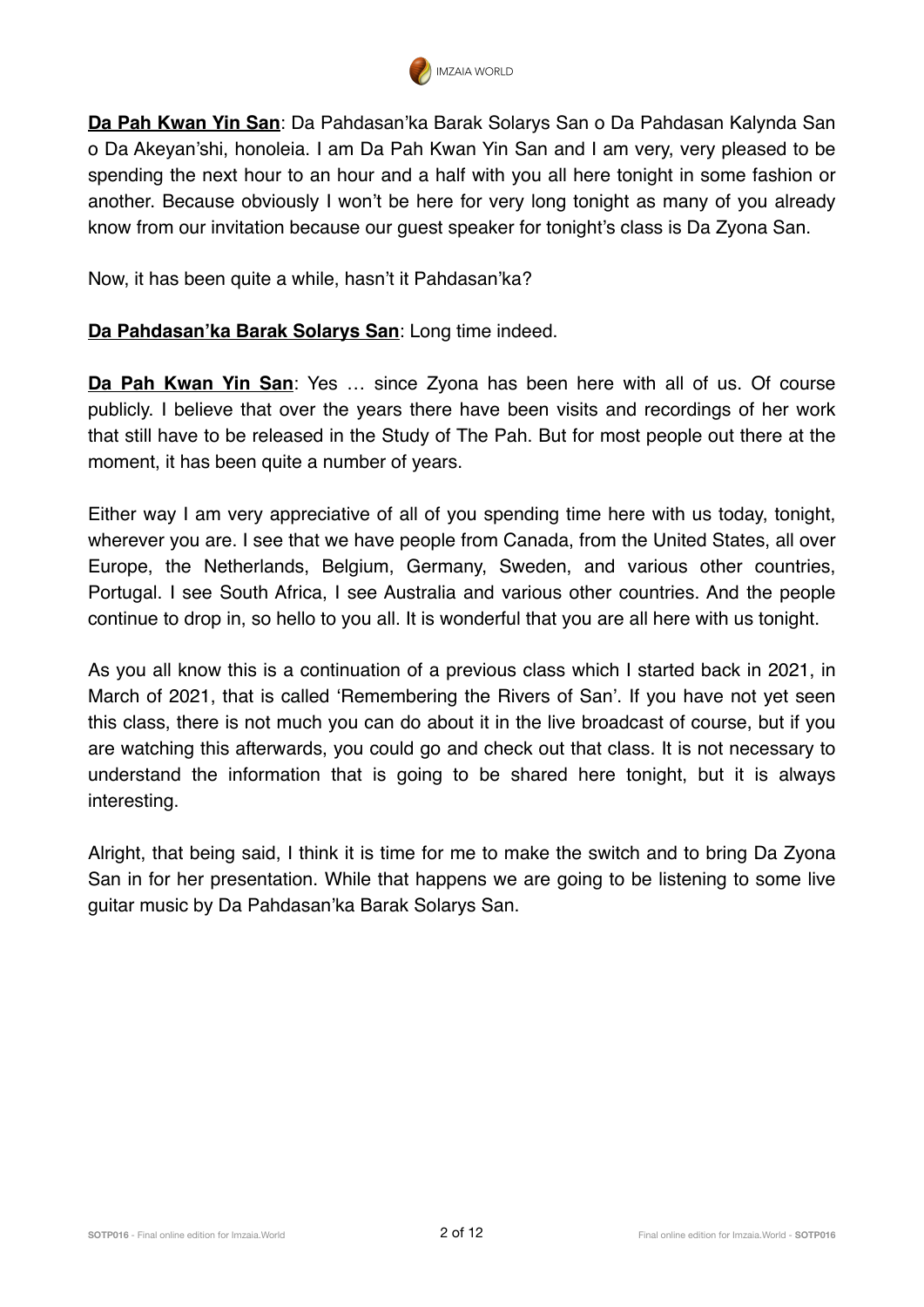

### **Da Zyona San**

San'a'ke o Da Akevan'shi Pah, greetings to one and greetings to all. I am Da Zyona San, this is my signature. My patterning is that of the Ish, which (pronounced with ish ending) is the love in your heart in case you wonder where that comes from.

Beloved ones, I have been invited to speak to you all tonight on the topic of San. I believed it to be a rather generic invitation when Da Pah Kwan Yin San said: "Let's talk about San, Da Zyona San." But given the now moment and the expansiveness of it I believe that the perfect topic for tonight will be one of San's most important rivers: A'ko'da. The memory of the now.

For a student on this path, such as yourselves, the deeper understanding of the memory of the now is of great importance. Particularly when it comes to achieving the lightness of being that is required by those such as yourselves that venture on the mountain passes and paths of the metaphysical realities that are neither here, nor there.

On such a journey indeed, that journey of ascension, there is no here, nor there. There is no past, there is no future. There is only the now and within that you and it within you once again. Repeating at infinitum, infinite repeating cycles of a vortex that travels through the foundation of the field that is you which, indeed, inside of this ekaraia expresses in the form that you are aware of as the torus.

The memory of the now from the perspective of ascension training is indeed a tool, which in its own right, transcends all other tools and all other exercises and touches upon all of them as well. Take for instance the simple explanation offered a long time ago by Da Jeshua San that you know of as the 'Circle of Awareness'. A simple circle in four quadrants divided, where in the two top quadrants you have the future of the self and the future of the other or the world. And in the two bottom quadrants, the past of the self and the past of the other or the world. And indeed, in the centre, the self, the now moment.

#### **The Expression of a Dancer**

Now, as you know, my energy expresses here on this reality field often through the art of expressive energy and therefore, I like to give you the idea of the memory of the now in the form of something that you may very easily comprehend and indeed, have already enjoyed in your lifetimes many times before. The simplicity this is of music, and particularly the relationship to music that is found in dancing.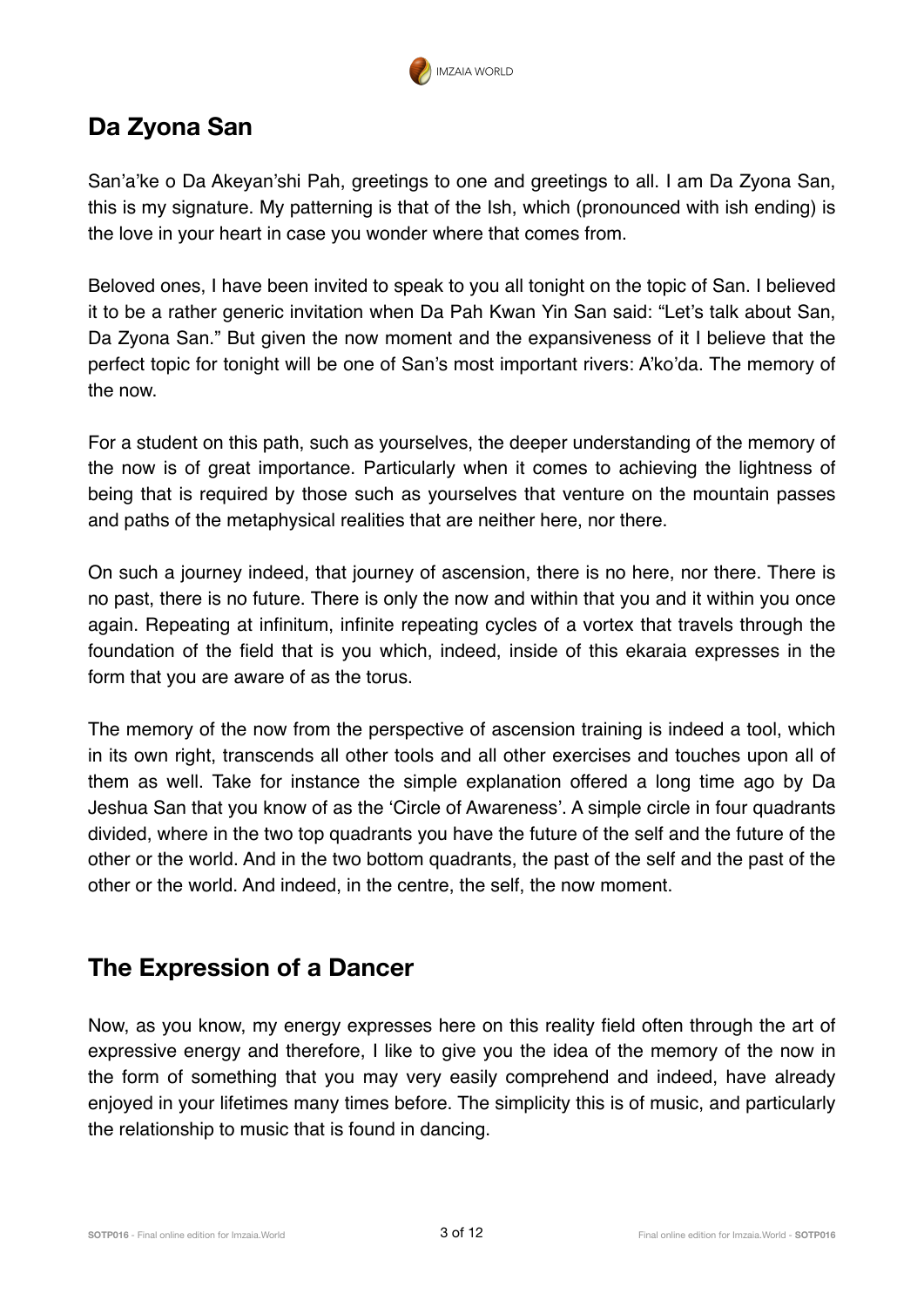

So we are going to discuss dance for a second, or a bit longer than a second. Because dance, beloved student, is a tradition of human expression that by default, through the eye of the practitioner, and the eye of the observer, occurs in the now moment.

If you think of yourself as an expresser in such a right, if you think of yourself as an expresser of dance, then imagine your field that surrounds you, your stage, if you will, of life. And on that stage a light beam, created by the spot of the creator self, that comes down onto the podium and creates a circle of light, where you as the dancer stand. On that circle you see the four directions that I have suggested earlier: the future of the self, the future of the other and the world, the past of the self and the past of the other and the world, and you on the beat of the River of San, know as A'ko'da, moving along the rhythm of Ka, life itself. Moving into the future, into the past, rarely staying at the centre of the circle, in the now moment. Because as an expresser of dance, of course, where else must one move but in those four directions?

Now imagine a direction that is going within. And as it does, a stage opening up within that same surroundings that you found yourself in before. From this perspective the light circle leads nowhere. There are no four quadrants, there is only the now moment. In this expression, which is of a temporal nature that could be considered fourth dimensional perspective of time, easily accessible through this river, through the memory of now, the student moves indeed in these four directions as described earlier, but not in one's own expression of time, but rather in what would be known as bi-locating the self. In other words, the now remains locked in the now, and the being, the student, having gone within, to the stage within, makes the same movements as one does throughout time and space itself, except for the fact that the original self, initiating the exercise, remains in place.

Now at this point I only want you to consider this theoretically but perhaps later in your day or later in your time to come, let's say, you can consider this in a practical way.

The best way that one can describe the jumping off point between both stages that one can access is to think of the same dancer now transformed into an artist about to jump off a cliff. And when one does, as one jumps into the ocean, obviously one reaches forward and head-first creates a spiral movement. It is this movement, this sensation, invoking this within the self during meditation or exercise that will trigger you into the space of A'ko'da that I am currently attempting to explain to you.

Now, as I find within the silent moment you come to a point of awareness that allows you to invoke the stage I have just set, let us discuss the true nature of A'ko'da, this River of San, known as the memory of the now. And not only why it is so important for the practice of for instance bi-location but how a student can apply it in such a way that it is of the greatest service to self, the greatest service to other and the greatest service to whole perspective possible.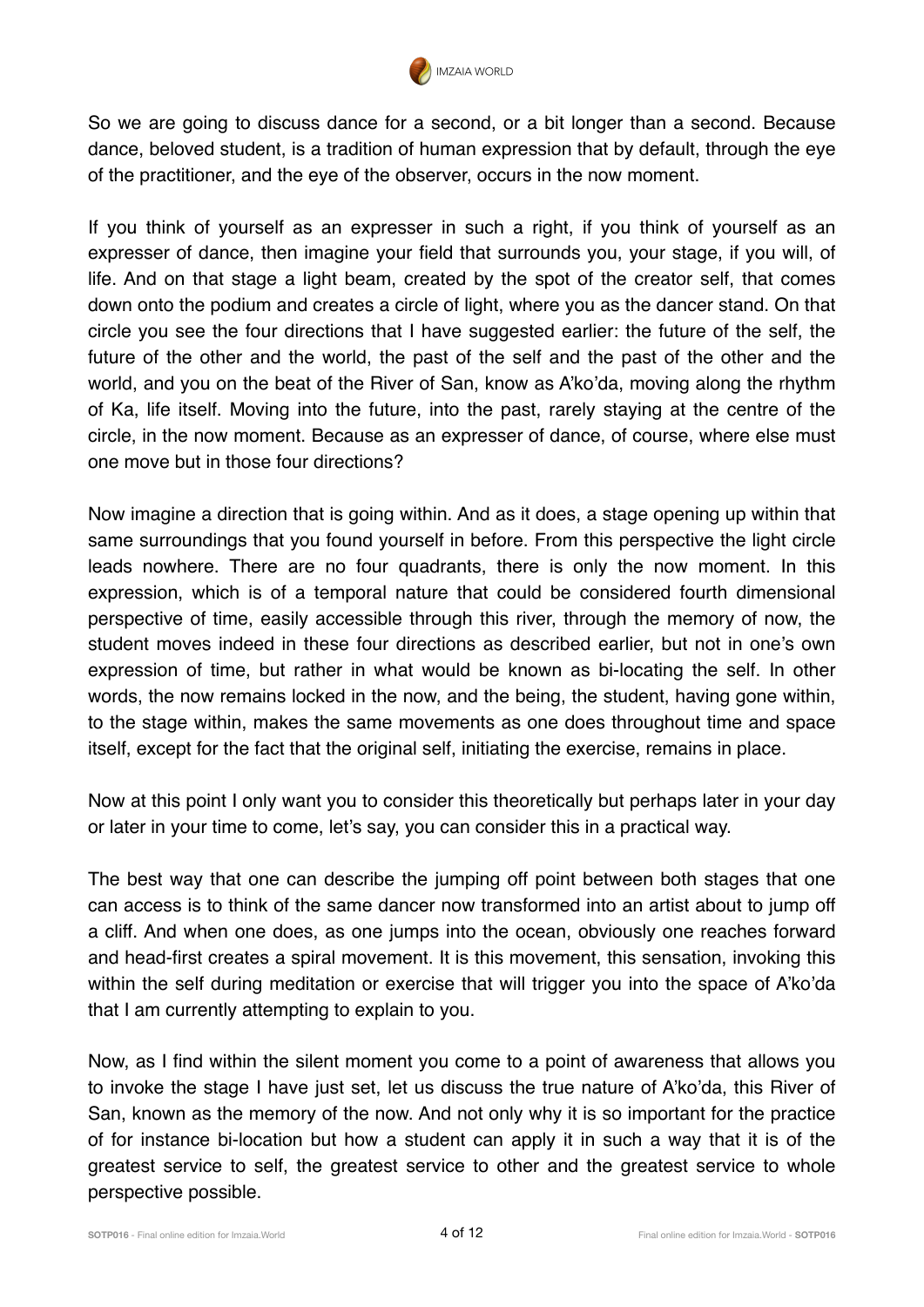

Think about this. The stage that has been set. The light on this stage and you at the centre. What I have described is a situation that you experience in your day every second. Every nano second of every day.

In any moment of your experience you are at the heart of your experience, after all. Now, what is this you, let us leave that up for another discussion. But the fact remains that you are at the heart of your experience, at the very centre of it. And surrounding you the world, the stage at large. And within the light beam that you as the artist, the dancer are standing in, your immediate environment, your direct world.

#### **Particle versus Waveform**

Now why is this important? This is important because of the same discovery that is currently being made deeper and deeper through your quantum physicists. Not only the field of entanglement is being investigated at current, in deeper and deeper ways, but most specifically the condition of every element of energy in your world, expressing itself either as a particle or a waveform. In other words, to simplify: something is either there or it isn't there. Your senses are either directly locking geometrical patterns into vibrational states such as you are doing right now with the screen you are watching me on for instance, or, if your phone or your computer were to be in another room than the one you are in right now, the other principle that would be happening is it would not be translated by your senses and therefore it would be in a waveform.

Now this waveform, as many of you know, is a waveform of all potential, in which a particular particle can manifest into a vibrational material expression, yes? Now what does this mean, beloved student? And why, you will wonder after understanding this, have you not thought to apply this before. And I will tell you this later. But what does this mean? This means that everything that is not in your immediate sensory expression is not in a vibrational particle state but in a waveform. In other words the geometry of those things that are not in your immediate surroundings, the geometry of the things that are for instance behind you and that your senses are not immediately picking up are in a wave state, a field state. They are non-local. They are not locked into time and space.

If you were to do a simple exercise, which is hard to imagine, but a very simple exercise where you and a fellow student were to stand back to back and you stand without touching one another and you stand perfectly still so that none of your senses, not your eyes, not your ears particularly but even not your most delicate of senses, can pick one another up, then technically to the observational experience of each of you, the other one is in a waveform state. In a state of all potential indeed.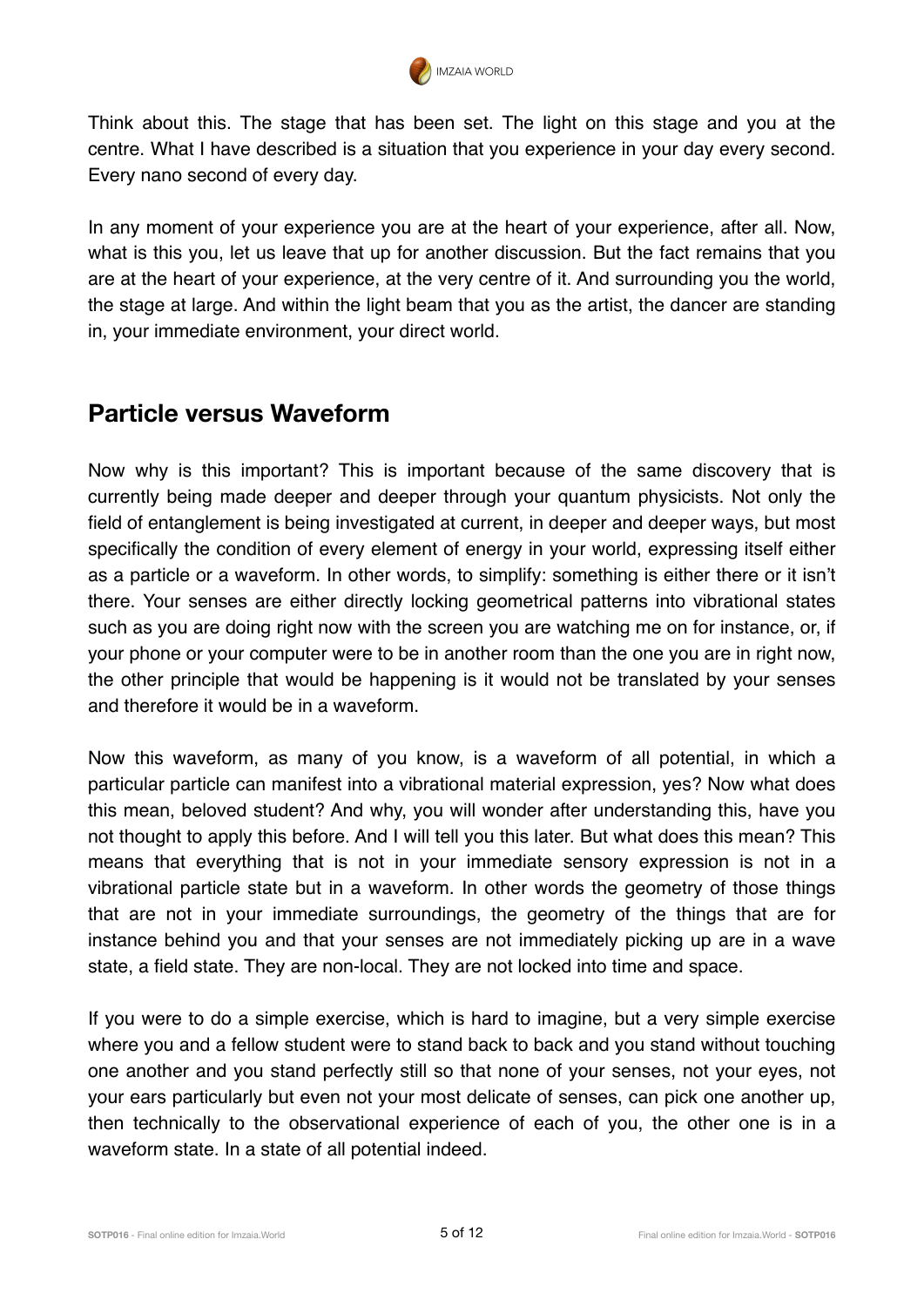

Now, I am telling you all this, and earlier in the class I specifically pointed out all three states of service — self, other and whole — because this is one of the most simple and effective techniques that has been used against you for years. Your entire lives, and entire generations before you, an amazingly imaginative type of wizard, mage, however you want to call it, demonic entity perhaps, locks itself away in a dimension, not merely in a room, in a dimension that is impenetrable of light, life and any other ingredient, for a very brief moment at least, and in that time can use the technique of A'ko'da inverted, in such a way that it can change your entire reality perception and you will never have known it happened to you because you will have admitted to entering into a waveform state for that brief, non-existent moment.

#### **The Power of the Merkavah**

And this is how your reality gets rewritten by those that would dare to overreach in their attempt to overpower you and it has been done for a very long time. But you, student body, Akeyan'shi, Akeyan'shi Pah, you have the ability to not only do what I just expressed as an individual, but you have the empowerment of Merkavah. The ability to unify in community, in unity, all you individuals, merkabah bodies and to reimagine in service to the whole that which is not manifest.

Now, if you take this a step further into the abstract, then you begin to understand the power of what Da Pah Kwan Yin San has explained as Shi'ish ka'ra. Because in unifying, in that akeneic perspective at the heart of a Merkavah, imagine what two or more of you can accomplish. Inverted geometries be gone. Return of San and Lemurian times be here.

You, beloved student, all of you, whether you watch this today or whether you watch this a week from now or a billion years ago, all of you in this ekaraia, when you unify have this ability in a peaceful way. And it is the memory of the now, one of the most simple techniques that some of you would imagine, that gives you access to this.

Once again, your senses are not passive tools that are locked into a lump of flesh that just happens to breathe and live and walk around on this earth, no! They are active expressions of you as the creator self. They create reality. As you watch, as you hear, as you see, as you listen, you hear and see, and listen and watch the difference between the passive and the active states?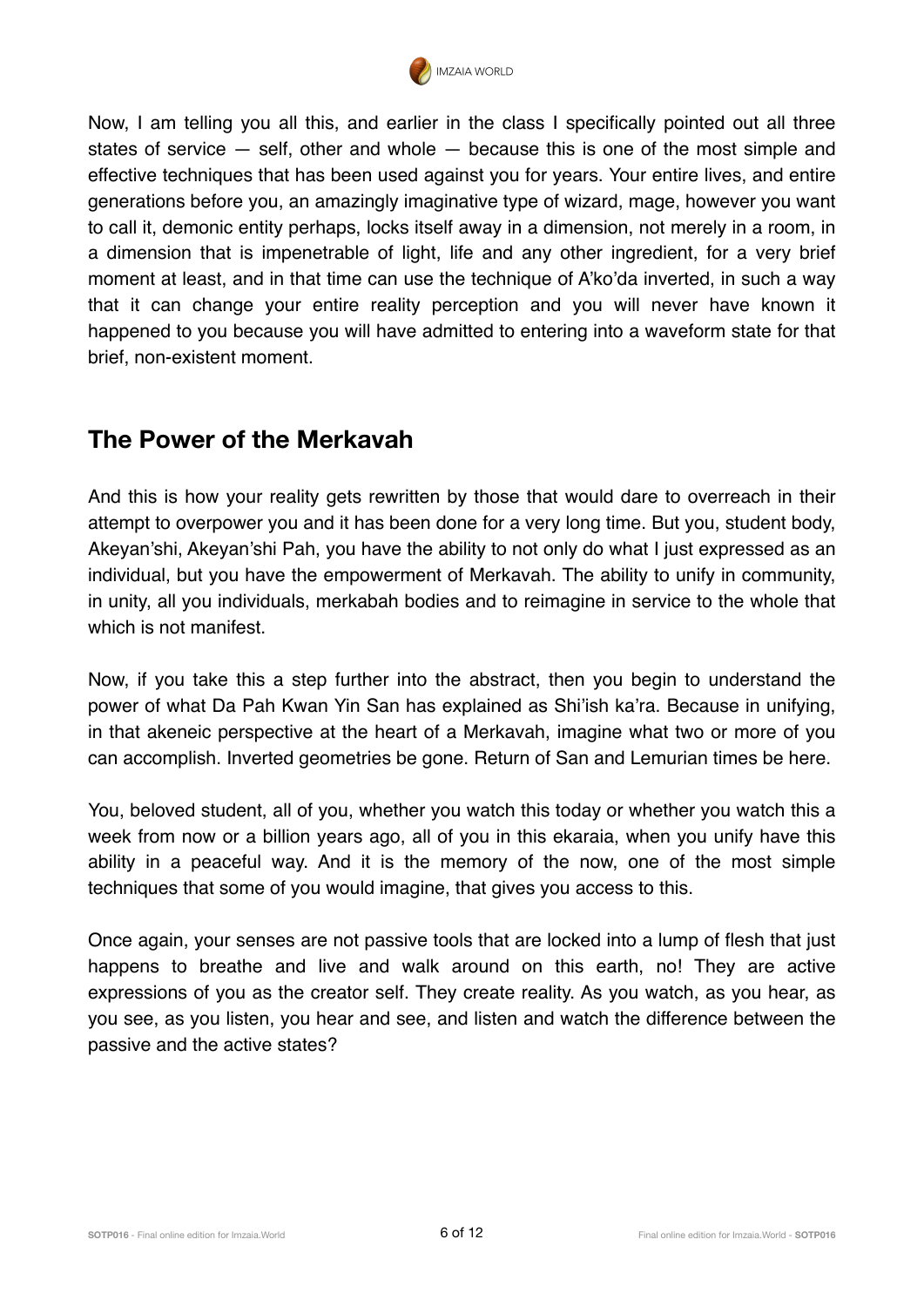

### **Why have You Wasted So Much Time?**

Beloved student, why indeed, have you wasted so much time? So much time of your day you let this principle that I express now be guided by another. Those in authority in your mind or in your world are 24/7 busy with planting messages in your world in such a way that you will use your senses and your perspectives to create those types of reality that you are now barely beginning to walk out of.

In fact, Da Pah Kwan Yin San will tell you that it has been years ago now, all the way back in 2016/17 perhaps that Ascended Life, myself included began alerting this particular group of Hana Akeyasans to the fact that an urgency was arising. This urgency that eventually would manifest in the experience that you have had in these last couple of years is the direct result of applying the technique that I have now described, the technique of A'ko'da, at any second of a being's day that wishes to manipulate, or manifest a better reality, has been applied every second of every day. It is an awareness that does not leave those that attempt to manifest reality in this way.

One addition I need to make to this however is that this is not a 50/50 technique. I say this meaning the following: You might think: "But if the student body, if I and others apply this A'ko'da technique, and from a perspective of service to self, other beings merely do the same, aren't we then merely ping-ponging a reality back and forth?" No. No. And the reason is this as the Pahdasan'ka and others will tell you, as you study deeper into these techniques and into this metaphysical training, you will learn that much of what is being applied today, through governments and through people in positions of negative power and authority, are ultimately techniques that originate from the metaphysical domains. Techniques that are inverted.

Therefore it is not a 50/50 perspective, for when a tool, abused as it has been, is returned to its original function, the essence of that tool will want to be in that original function. You see the same in the human mind, or in the animal mind. An animal or a human that has been abused for a long time will never lose its actual humanity, its actual core of love and joy and freedom. Initially there may be layers around this core, which seem impenetrable, and to some it may even seem as though the core no longer exists, but to those like yourself that know how to look, you can see that these things remain and that a being, an animal, under any circumstances can return to wholeness.

### **Bring A'ko'da Home**

This goes for these techniques as well. They are alive, they are essences, and overtime you will learn to appreciate the visits of beings such as A'ko'da in these classes. They, their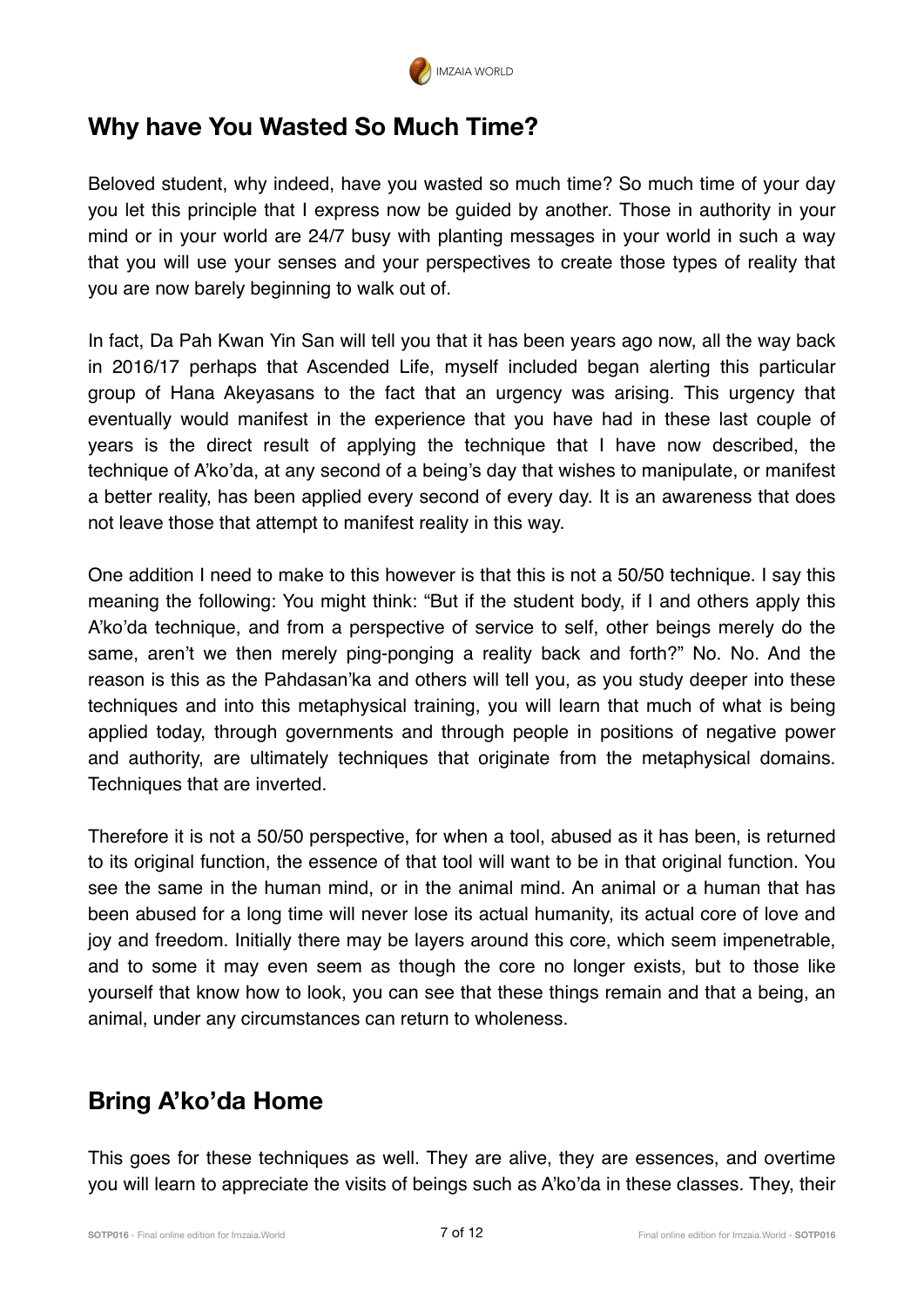

consciousness, their essences is at the heart of what has been abused here in this ekaraia by positions of power. Even though these techniques were used to abuse you in your reality perspective, the techniques themselves obviously are aware of this. They are alive. And they are seeking the liberation that those like yourself can bring by applying them through the intent and the perspective from which they originated. The perspective of San.

When you do, by the way, you will see I believe, very strongly that, or at least you will come to realize very strongly, that you have in fact been applying this your entire life. And the hardest realization will be the one that without realizing it, without meaning to, you may have been applying it in the same way as the hidden hand and the negative masters on this game board. You may have been applying it for manipulative reasons, to get what you want, as they say; to get ahead; to get into the white lie, all of these things.

And this takes courage, to come to that realization and to purge yourself from it by applying the simplicity of the intercreational relationship to this very important working of the mind. Because yes, beloved student, all of these techniques ultimately all exist inverted within the mind. So as you learn, going forward, to apply these particular rivers and these particular exercises and other exercises in such a way that it, in the simplest of terms, continues to open your heart, you will also notice that it continues to open your mind. Without abusing these techniques in inverted ways your mind will also return to balance. Your thoughts will become your own again. Your belly will be expressing that which is in your heart, not that which another has placed in your mind using techniques like the one I have now described.

Bring A'ko'da home, beloved student.

I believe that at this time enough has been shared. I will merely add: think about these things, think about the importance of you, in every moment of your day and as has been explained by others already, allow that to relax you. Because you are here. You are here now. Your focus here, your focus now, in every moment of every day is all you need to make all the changes that are necessary. Changes that will return you and your surrounding world and environment to the preciousness of the expression that now awaits humanity.

What an amazing time where I and others like me can once again be here with you and begin to bring you, return to you, these pieces that will allow you to achieve these goals that you and many with you, for many, many years and generations before you have worked to achieve.

I want you to know that you are doing brilliantly. It may not always come across in such a fashion, as in the chaos of creation, in the chaotic spectacular, which is the Akonai'da, the simplicity of the song and the simplicity of the dance can be found.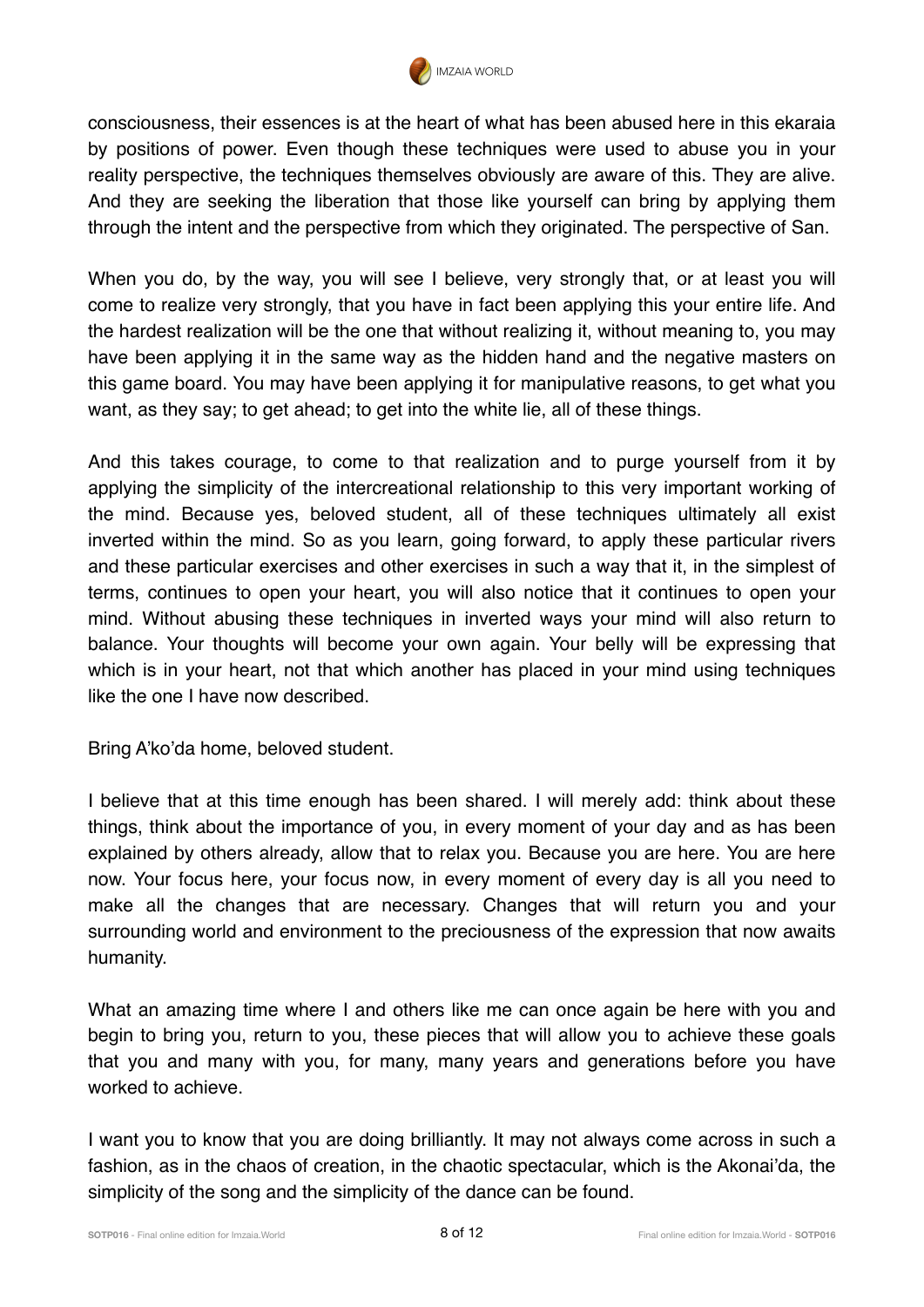

So, beloved student, undo yourself of the burdens that come with the manipulative part of the self, and the manipulative part of the world and return your senses, your power of the observer, of observation, and of expression back to the heart of all things, where it belongs.

I greatly appreciate you having taken the time to join me for today's class, and the focus and presence that all of you have shown in this hour or so.

I bid you a wonderful, wonderful practice and I will return soon in order to discuss that practice and to assist you with next steps in A'ko'da as well as the other rivers yet to discuss.

Until then, I am Zyona. This is my signature. My patterning is that of the A'ko'da in your heart.

Ohami.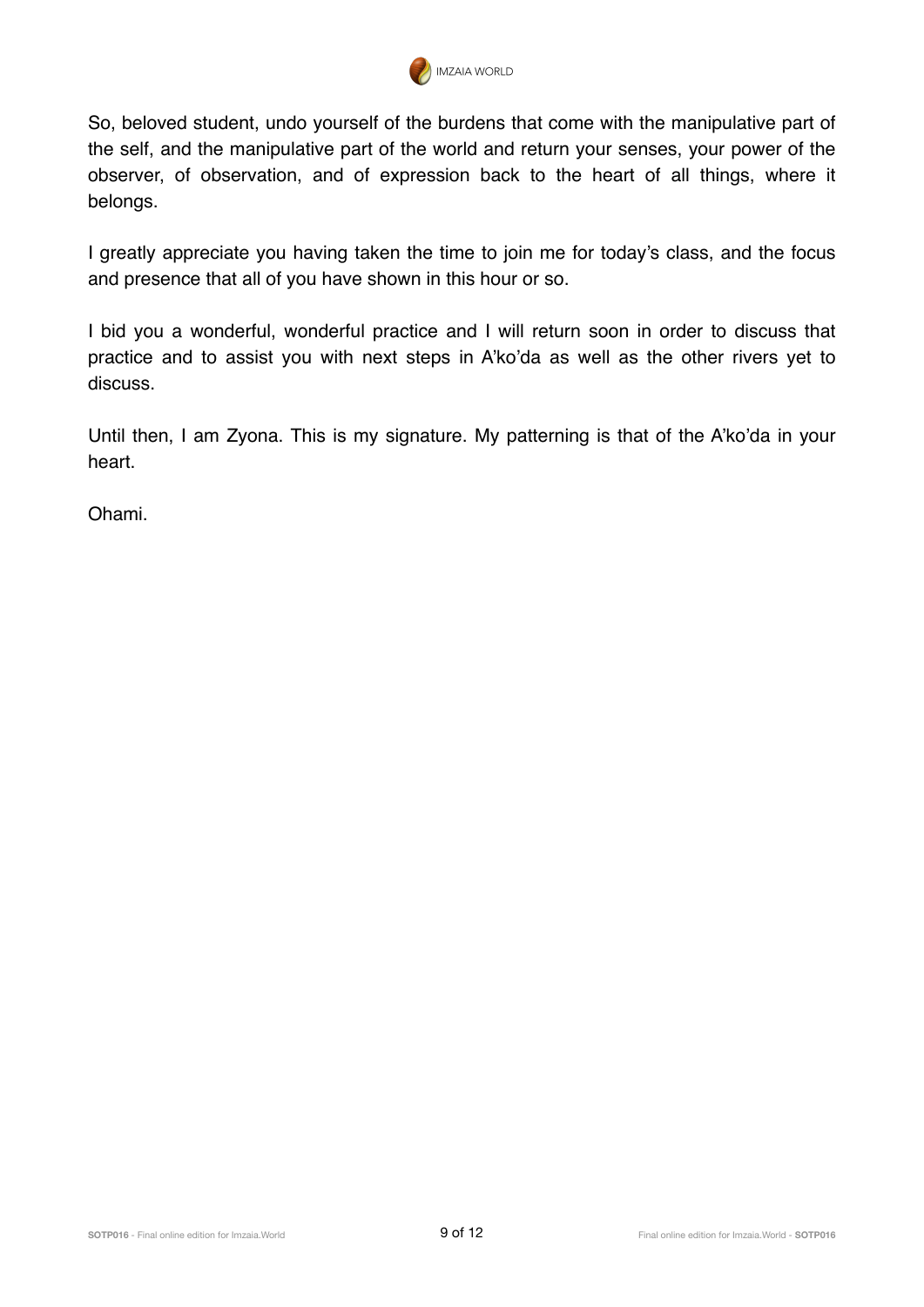

#### **Closing Moments with Da Pah Kwan Yin San**

San'a'ke again everyone!

Wow, here we are. It is me again, Da Pah Kwan Yin San by the way, in case everybody was wondering. I am just talking to Da Pahdasan'ka here after what was quite a brilliant class, I thought, and I was also looking at some of the comments here in the chat and I see Da Lisa San. San'a'ke Da Lisa San who is with us here today, who expresses many thanks to Zyona and says that she is speechless. I feel pretty much the same, I don't know if you can see it. But, yes, it has been a long time, as I already said, that I have had the opportunity to allow Zyona through in this way. In fact, I believe that the last time even was several years ago.

The crew and I, the Imzaia crew and I, we were still living in Portugal in the Algarve in Vilamoura at the time, and we had just introduced the Study of The Pah, even very recently at that time, to the student body of the Imzaia crew directly, and Zyona San came in and presented a class, which still has to come on to Imzaia World as well, where she discussed the what we have begun calling the customs. Of which you could say that the Rivers of San etc. is one. And these customs, you may already have seen on the website for instance, or when I start the broadcast these days, that I will begin with the word San'a'ke or Da or those sorts of expressions of Dah'lyn.

Zyona presents this 15 minutes piece, which I will share with you soon, where she explains the importance of this. That it actually offers the student to express a conduit between one another that is completely free of vibrational effect. So in other words, you can pretty much get into the space that is required, that Zyona San was talking about here earlier today, you can get pretty much into that space by first making sure your Dah'lyn conduit, your conduit between each other and also toward yourself is clean of vibrational effects. That is the importance of these customs.

And in the same way, in the same token really, A'ko'da also is an expression of these customs in Dah'lyn because as we break that down into the geotrinity like I did back then, last year, in the first class on this topic, in a, in ko and in da, then the a of course as also has been recently explained again, sits in the heart kakra, it is one of the elements of reality creation — being o, a, e and i, which also refers to this spiral that I brought up in recent classes, in white space training  $-$  so this refers to the element of water, or the abstract energy you should think of it more as water, so then it is more about flow than it is about the actual water that one would drink of course, although that is a vibrational manifestation of that same thing and as Zyona was trying to explain earlier as well, through your senses, the A'ko'da.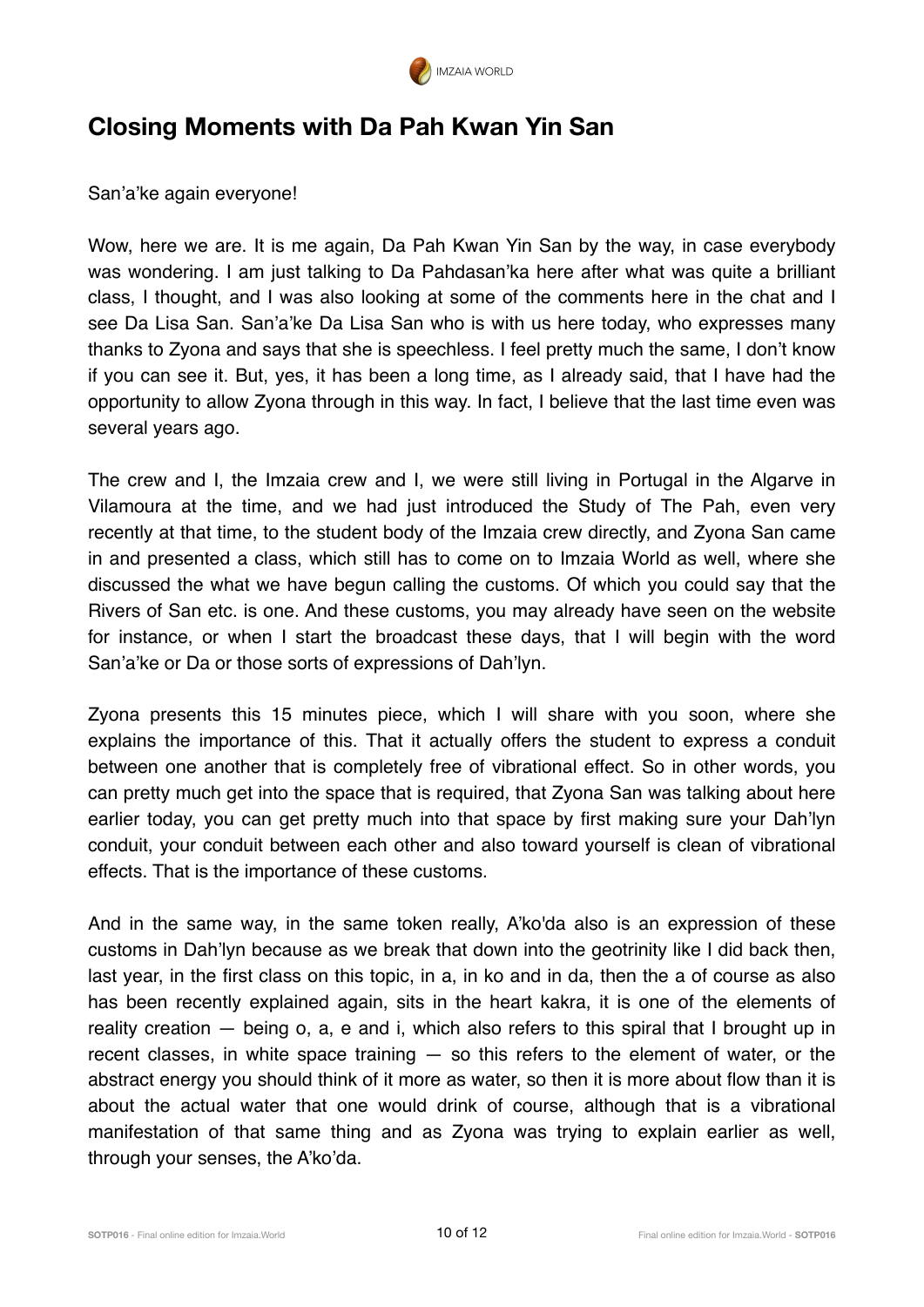

So ko then being the reference to ka, ko refers to ka, the life force ingredient, but because of the o, at the end of it, instead of a, ko instead of ka, you must think of it as life force. Ka being expressed through the belly kakra, which is the o energy, as I have explained before.

And da, the third part of the geotrinity of A'ko'da, being of course the ingredient, the active ingredient of love. So you have a flow of life force energy which gets expressed into love. And that is therefore why I thought it was so brilliant that Da Zyona San takes that and from her artistic expression turns it into the image of a dancer. Because that is in a way what I would think of if I see an artist performing a dance routine on stage for instance. Anyway, I felt like adding that. I guess I am a little bit still in the clouds here after what was a beautiful time with Zyona San.

So I think what is most important now is that we give you some time to get acquainted with this. That means I am going to work as hard as I can still, hopefully tonight, later tonight I will still be able to share this particular class with all of you, and with the world, so that you can do the same.

I see Da Lisa San say: "That makes sense." Yes, I think so too.

And may I just say Da Lisa San and also I see Da Joy'ya San here and yesterday and the day before we had so many wonderful beings dropping by, all of you that we are very appreciative of spending this time together.

So, yes, having said that, Pahdasan'ka, is there anything that you would like to add still?

#### **We Are in Special Times**

**Da Pahdasan'ka Barak Solarys San**: I would just like to say how very special it feels that the other voices are beginning to speak again.

#### **Da Pah Kwan Yin San**: Yes.

**Da Pahdasan'ka Barak Solarys San**: I mean if you think about, I know Da Zyona San spoke to us personally in Vilamoura, but actually the last time we said that Ekara was six years ago. So everybody else is before that.

**Da Pah Kwan Yin San**: Yes, oh my God.